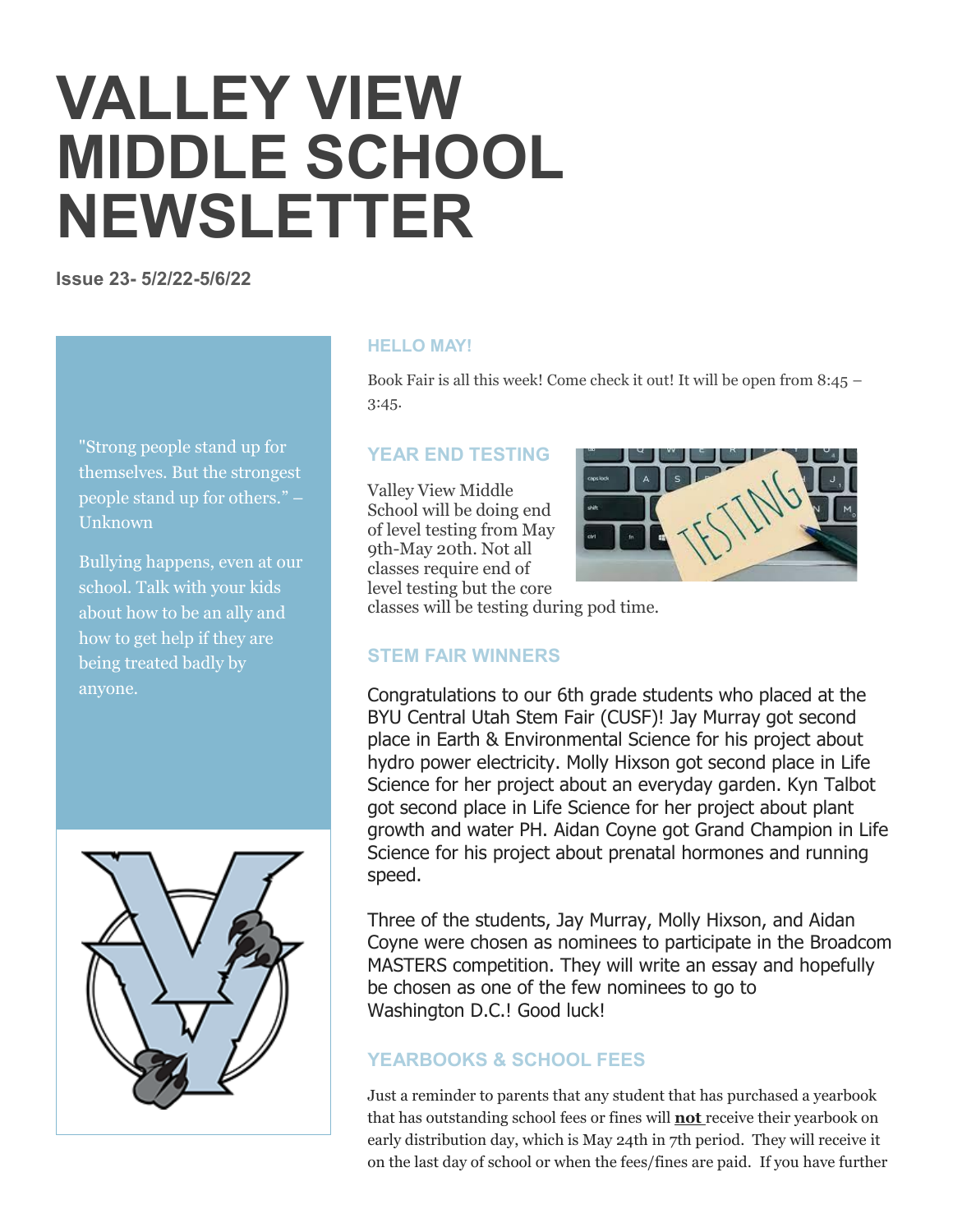questions, please contact the finance office at 801-609-2795 ext.2 or email [christine.beardall@nebo.edu.](mailto:christine.beardall@nebo.edu) Thank you for your help with this matter.

## **CHOIR CONCERT**

Choir concert May 11th at the vvms cafetorium. Chorus 1 begins at 6:15 and Chorus 2 and Concert Choir begins at 7:30.

#### **CTE Survery**

Parents,

We are gathering Needs Assessment Data to help us develop programs and interventions for next school year. Please help us by completing the Parent survey at this link

<https://www.ctesurveys.com/CTESurvey?PointerId=1769&SchoolId=467>

or

# Go directly to [www.CTESurveys.com](http://www.ctesurveys.com/) Click "Take a Survey" Enter this survey code: **ARU7YP** Select: **Valley View Middle School** from the dropdown list

### **Shadow Mountain Camp**

Follow this link [\(https://shadowmountain.nebo.edu/news\)](https://shadowmountain.nebo.edu/news) to get more information on Shadow Mountain Camp.

## **SCHOOL FEES**

Yearend statements have now been mailed to those that have outstanding student fees. Please be aware that beginning in 6th grade, all students are required to pay fees each school year or apply for a fee waiver. Unpaid fees may affect a students eligibility to participate in yearend activities, such as receiving their yearbook on early distribution day. (Those with unpaid fees will receive their yearbook on the last day of school.) If you would like to apply for a fee waiver or have questions, please contact the finance office at 801-609-2795 ext. 2 or email [christine.beardall@nebo.edu.](mailto:christine.beardall@nebo.edu) We understand that some may be experiencing hardship and we are more than happy to work with you regarding the payment of fees. Thank you.